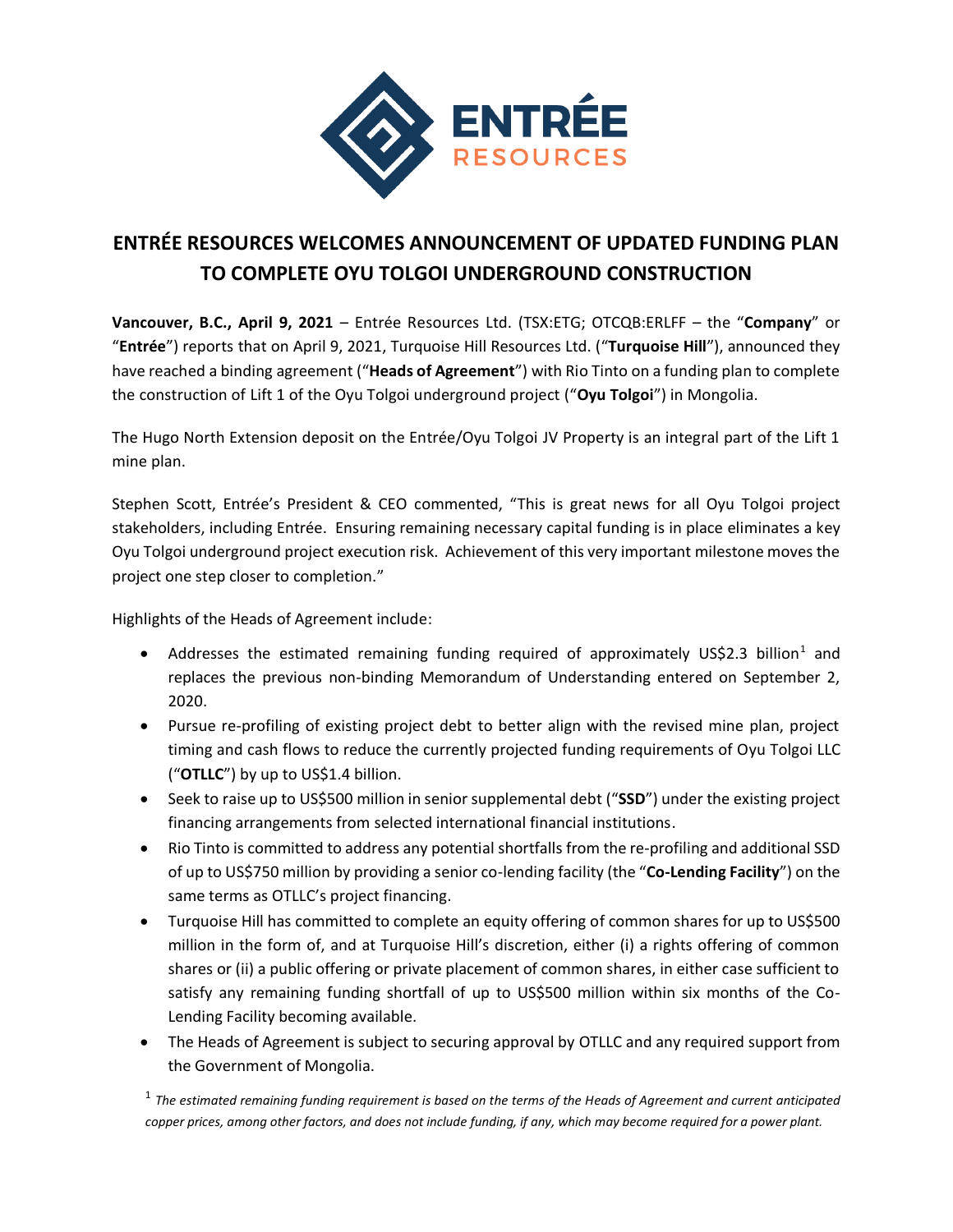Oyu Tolgoi includes two separate land holdings: the Oyu Tolgoi mining licence, which is held by Entrée's joint venture partner, OTLLC, and the Entrée/Oyu Tolgoi joint venture property ("**Entrée/Oyu Tolgoi JV Property**"), which is a partnership between Entrée and OTLLC.

## **ABOUT ENTRÉE RESOURCES LTD.**

Entrée Resources Ltd. is a well-funded Canadian mining company with a unique carried joint venture interest on a significant portion of one of the world's largest copper-gold projects – the Oyu Tolgoi project in Mongolia. Entrée has a 20% or 30% carried participating interest in the Entrée/Oyu Tolgoi JV, depending on the depth of mineralization. Sandstorm, Rio Tinto and Turquoise Hill are major shareholders of Entrée, holding approximately 23%, 9% and 8% of the shares of the Company, respectively. More information about Entrée can be found at [www.EntreeResourcesLtd.com.](http://www.entreeresourcesltd.com/)

## **FURTHER INFORMATION**

David Jan Investor Relations Entrée Resources Ltd. Tel: 604-687-4777 | Toll Free: 1-866-368-7330 E-mail: [djan@EntreeResourcesLtd.com](mailto:djan@EntreeResourcesLtd.com)

*This News Release contains forward-looking statements within the meaning of the United States Private Securities Litigation Reform Act of 1995 and forward-looking information within the meaning of applicable Canadian securities laws with respect to corporate strategies and plans; requirements for additional capital; uses of funds and projected expenditures; the expectations set out in OTLLC's 2020 Oyu Tolgoi Feasibility Study; timing and status of Oyu Tolgoi underground development; the mine design for Hugo North Lift 1 and the related cost and production schedule implications; future commodity prices; estimates of capital and operating costs, mill throughput, cash flows and mine life; capital, financing and project development risk; the potential outcome of discussions between the Government of Mongolia, Rio Tinto, OTLLC and Turquoise Hill on a range of issues; anticipated business activities; and future financial performance.*

*In certain cases, forward-looking statements and information can be identified by words such as "plans", "expects" or "does not expect", "is expected", "budgeted", "scheduled", "estimates", "forecasts", "intends", "anticipates", or "does not anticipate" or "believes" or variations of such words and phrases or statements that certain actions, events or results "may", "could", "would", "might", "will be taken", "occur" or "be achieved". While the Company has based these forward-looking statements on its expectations about future events as at the date that such statements were prepared, the statements are not a guarantee of Entrée's future performance and are based on numerous assumptions regarding present and future business strategies, the correct interpretation of agreements, laws and regulations, local and global economic conditions and negotiations and the environment in which Entrée will operate in the future, including commodity prices, projected grades, projected dilution, anticipated capital and operating costs, anticipated future production and cash flows, the anticipated location of certain infrastructure and sequence of mining* within and across panel boundaries, the construction and continued development of the Oyu Tolgoi underground mine and the status of Entrée's *relationship and interaction with the Government of Mongolia, OTLLC, Rio Tinto and Turquoise Hill. With respect to the construction and continued development of the Oyu Tolgoi underground mine, important risks, uncertainties and factors which could cause actual results to differ materially from future results expressed or implied by such forward-looking statements and information include, amongst others, the timing and cost of the construction and expansion of mining and processing facilities; the timing and availability of a long term domestic power source for Oyu Tolgoi (or the availability of financing for OTLLC or the Government of Mongolia to construct such a source); the willingness of third parties to extend existing power arrangements; the potential impact of COVID-19, including any restrictions imposed by health and governmental authorities relating thereto; the ability of OTLLC to secure and draw down on the supplemental debt under the Oyu Tolgoi project finance facility and the availability of additional financing on terms reasonably acceptable to OTLLC, Turquoise Hill and Rio Tinto to further develop Oyu Tolgoi; the impact of changes in, changes in interpretation to or changes in enforcement of, laws, regulations and government practises in Mongolia; delays, and the costs which would result from delays, in the development of the underground mine; the status of the relationship and interaction between OTLLC, Rio Tinto, Turquoise Hill and the Government of Mongolia on the continued operation and development of Oyu Tolgoi, future funding plans and requirements and OTLLC internal governance (including the outcome of any such interactions or discussions); the willingness and ability of the*  parties to the Oyu Tolgoi Underground Mine Development and Financing Plan to amend or replace the agreement; the nature and quantum of *the current and projected economic benefits to Mongolia resulting from the continued operation of Oyu Tolgoi; the anticipated location of certain infrastructure and sequence of mining within and across panel boundaries; projected commodity prices and their market demand; and production estimates and the anticipated yearly production of copper, gold and silver at the Oyu Tolgoi underground mine.* 

*Other risks, uncertainties and factors which could cause actual results, performance or achievements of Entrée to differ materially from future results, performance or achievements expressed or implied by forward-looking statements and information include, amongst others, unanticipated costs, expenses or liabilities; discrepancies between actual and estimated production, mineral reserves and resources and metallurgical recoveries; development plans for processing resources; matters relating to proposed exploration or expansion; mining operational and development risks, including geotechnical risks and ground conditions; regulatory restrictions (including environmental regulatory restrictions and liability); risks related to international operations, including legal and political risk in Mongolia; risks related to the potential impact of global*